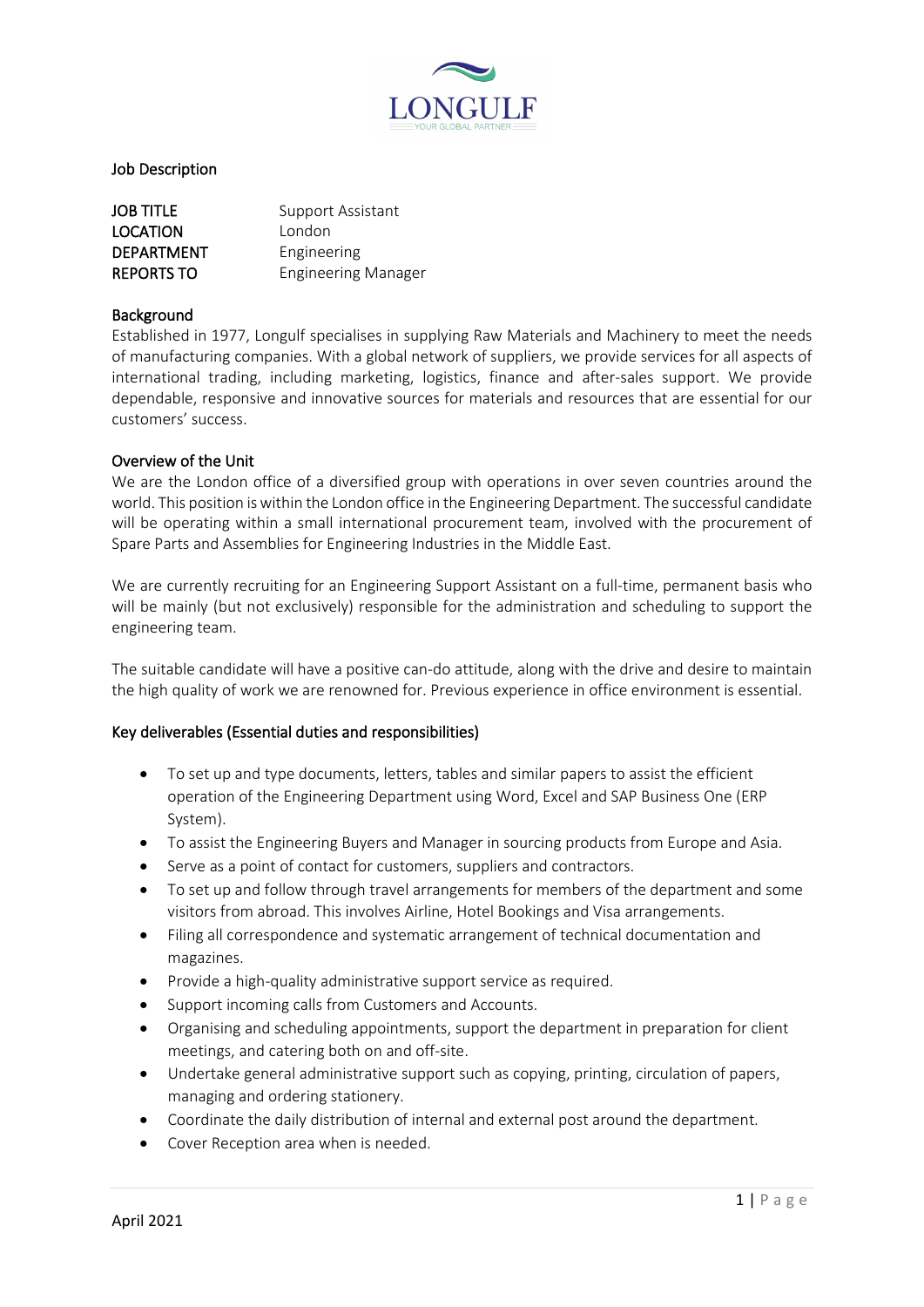

Please note: The duties and responsibilities listed above are representative of the nature and level of work assigned and are not necessarily all-inclusive. This job description is subject to review to ensure that it truly reflects the strategic direction requirements of Longulf.

# Core competencies required to perform effectively in this role

- Job knowledge: Demonstrates a thorough understanding of the responsibilities specific to the job. as well as the ongoing capacity to stay abreast of changes in job functions.
- Interpersonal/Communications skills: Demonstrates the ability to work cooperatively and effectively with other employees. Maintain good work relationships both internally and externally and can work productively as a team.
- Problem-solving skills: Demonstrates the ability to use creativity, reasoning, information and available resources to resolve issues.

# Qualification and other requirements

- The successful candidate will need to have Administration experience, ideally within a Procurement team
- Be reliable and diligent, with good attention to detail
- A friendly personality, with a genuine desire to help and please others
- Self-motivation to work independently and as part of a team with a can do attitude
- A positive approach to working under pressure in a busy environment
- Methodical approach to tasks and problem solving
- Excellent Excel and PowerPoint skills with the ability to meet reporting requirements
- Accurate typing and numeric skills, as this role involves data entry
- Attention to detail, highly organised and able to use own initiative
- Ability to communicate to all levels, both written and verbal, pay great attention to detail
- Ability to multi-task
- Excellent self-motivation skills

### **Closing date**

30 June 2021

### **How to apply**

Candidates who can demonstrate that they meet specifications set out above and can prove that they have the right to work in the UK should send an application to [recruitment@longulf.com](mailto:recruitment@longulf.com) or by post to Human Resources Department Longulf Trading (UK) Ltd. Prince Albert House, 2 Kingsmill Terrace, London NW8 6BN.

The application should include your CV and a covering letter stating how you meet each requirement. Due to the need to fill this role swiftly, applications will be reviewed on a rolling basis and we reserve to close this advert before the confirmed closing date when we receive sufficient application.